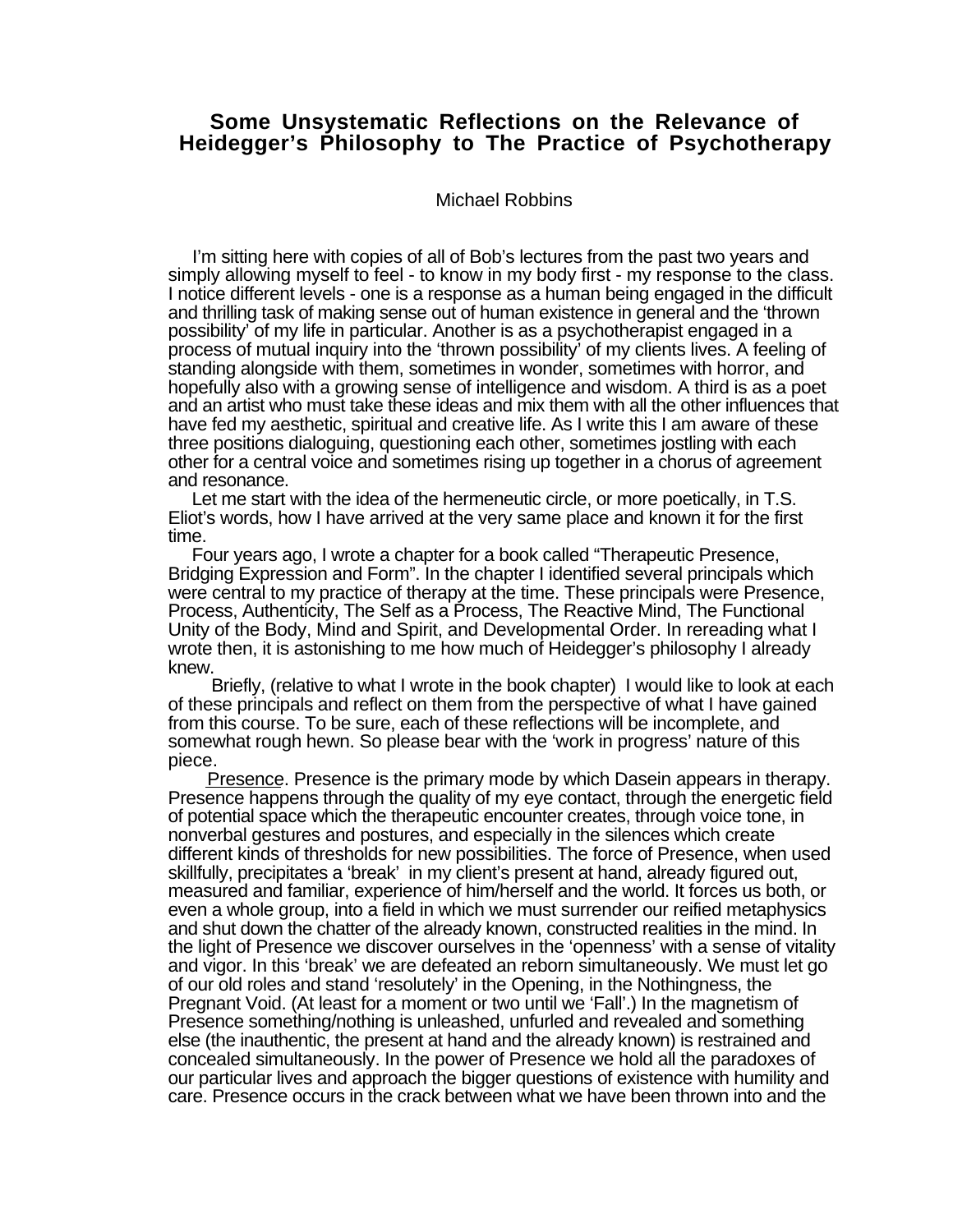possibility that is opened by our response to the facts of our lives. Presence is the silence in the theater of our bodies after all of the players have gone and our atmosphere and cellular vibration is heavy laden with the encounters and moments that have been shared. Presence is that moment when the words and the music match and something is communicated which can never be measured except in the tingling that we feel in our spines. Presence occurs in that moment of Being when we know in the marrow of our bones that we are made out of Care.

 Process. All of life is a process. Psychotherapy is a process. If we can get past the cliche of these words, we arrive at something profound.

 To me it all comes down to attention, and how we organize our field of attention with our intention. At each moment in attending to our process we are faced with a choice. To paraphrase a teacher of mine, all of these choices really come down to just one choice: Are we going to pay attention to our authentic experience or are we going to pay attention to our defense against that experience? If we choose our defense we go back to what we already know, to our explanations, interpretations and old roles. If we are really on top of our game we can explore our impulse to defend rather than simply acting out the defense. In my opinion, when a defense comes up, it is the job of good therapy to help someone stay in the exploration of the impulse to defend rather than simply living in the defense. Respecting and understanding each impulse towards acting out a defense is important because neither we nor the people we work with can always bear the ruthless honesty of authenticity at all times. It is also important to be able to retreat to what we already know, to consolidate our learnings and muster our resources before we can make the journey again (and again, and again) to the edge of the unknown, to catch the wave just as it crests into our awareness. (It never ceases to amaze me, when I really pay attention, that there is always another wave.) Ultimately, personally, professionally and artistically I think that this is the only game in town. Because I can't always do this, (none of us can), my process and the therapy that I do also has to include the reality that I will defend against authenticity and that both my clients and myself will catch ourselves acting out in subtle and not so subtle ways. In other words that we will 'Fall.' As I fall in therapy and in life, can I attend to that also? The paradox here is that if I truly attend to the Fall I end up back in the Mystery, in the Awe, and involved in a context which is always bigger than I thought. Back in the Clearing. In the Ahhh. in the Empty/Full again.

 Authenticity. This word can also so easily become an existential cliche. But again the experience and phenomenological exploration of authenticity is profound.

 To arrive at authenticity we must separate out all the voices of 'Them' from the whisperings of Dasein. We must engage in an alchemical process in which we distill the essence of our experience into its most refined form. We must have the courage to resolutely let go of our fantasies, our stubbornly repetitive roles and pervasive transferences. Every good therapy, indeed every good relationship, must be about the quest for authenticity and be lived as an authentic encounter or it becomes lifeless and uninteresting. Every good therapy is at its core a struggle with the inauthentic, an inquiry into how we have lost our ability to here the Call of Dasein.

 In each therapeutic encounter I ask myself what is my authentic response to this person and this moment of our interaction. What is being called out from me in this moment and how do I organize that response towards the goals of the therapy? How does my authentic response inform the 'appeal' which I am formulating as a therapeutic theme? How do I live in the space between us with authenticity? How much room is there here for Reality? For the force of Presence and the trumpet call to Awakening? Maybe my client is more Awake and honest than I am at that moment. Can I respond to that without taking it personally!? When the space loses its charge, when the current of authenticity begins to flicker, what is being defended against, inside of me, inside of the relationship, inside of my client? How are 'they' intruding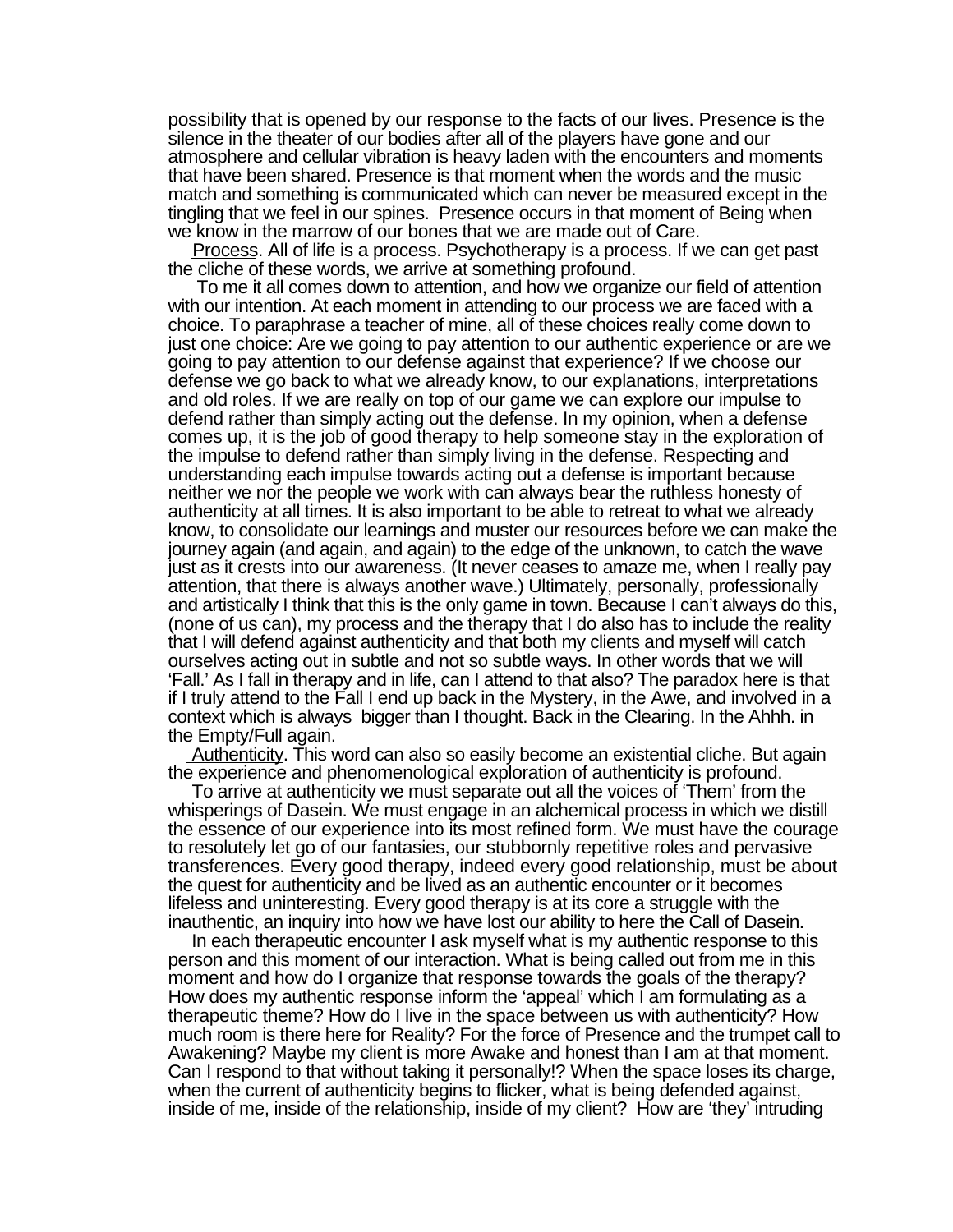and deadening the connection, killing the voice of authenticity in the room? Living authentically in life and in therapy requires courage, resoluteness, a care that is ruthlessly honest and attuned to the core of who we are, not our protective shells.

Which brings us to the Self as Process. As Heidegger says, Dasein is Nothing, it is an Opening, a potential space, a Happening that is constantly getting mulched back into the ground of 'all that is'. So in attending to Dasein, to this core quality of our being, to this 'self', we are really attending to the 'Opening', to the Dance, not the dancer. The dancer will always be changed by the Dance. In fact, ultimately without the Dance the dancer doesn't exist. We are always in a context, in a Dance, and the largest part of our suffering arises when we forget that and insist that we are primary and the Dance is secondary. Our job is to attune to the Dance, to respond, to let go of our fear and selfish desire to control the music. To remember that we are thrown possibility not simply one pole or the other. To truly respond to the music is to live in reality and to stand resolutely in our Being Towards Death. The very moment we can truly respond, let go, move to the music, the dancer dies and the Dance is born. It is this art that I am trying to teach in therapy. For in the end there is only the Dance. There is only the Dance. My prayer in life and in therapy is to remember that. To fully enter, to become the Dance, to forget myself so that I can be re-membered into that context which is bigger than me. To allow this small I that clings to life out of fear to die again and again and again.

 Although to be truly rigorous and Buddhist about it, one has to ask who is this I that is asking to remember anyway?

 The Reactive Mind is essentially the I that resists the Dance. The I that gets scared when the music Calls him or her to the floor. The I that holds on stubbornly to any one point in the circle including authenticity and resisting the inevitability of the Fall. The I that tries so hard to be found that he or she is utterly and hopelessly lost. The reactive mind is so filled with chatter that it can't possibly hear the Call. The reactive mind decides that it already knows the next beat and so misses the music altogether. The reactive mind is dancing all alone in a corner believing that it is at a carnival sharing drink and reveling with Kings and Queens. The reactive mind resists coming into its own authority and taking over responsibility for thrownness by feeling outraged and victimized by a sadistic God. It is resisting coming to terms with the reality that the most intimate act we can ever do is to bear eachother's aloneness together. The reactive mind has lost its context and is living in its fantasies, old roles and in tight rigid muscles. It takes all of my therapeutic artistry to get someone to look at their reactive mind in the mirror and to dissolve its structure at deep and more and more fundamental levels. It has taken all of my mentors' therapeutic artistry to help me to look at my reactive mind and to dissolve the chains of fear that bind me! All of us, our clients, ourselves, our mentors and spiritual teachers are constantly involved in this dissolving process. I've never met anyone who was exempt!

 The Functional Unity of our Body, Mind and Spirit. Our body/mind/spirit is the instrument through which we attend to the Dance. In the organic process of our body/mind/spirit we are the Opening of authenticity constantly occurring, we are a 'Happening', we are the circle, the being born, the living . the dying, the Care. If we train ourselves in the discipline of listening with this instrument, all of Heideggers philosophy exists in the wisdom of our blood in the pulsation of our hearts and the silence of our breath.

 When we attend to the rhythm of our body/mind/spirit we also have to grapple with reality of Time and the heartless progression of Time towards death. Paradoxically, it is also in the sensuality of this unitive experience that we can touch experiences of Timelessness and Presence and of the Clearing. It is in the the lived reality of our body/mind/spirit that we take the journey, that we travel between the world of the authentic and the inauthentic, the Pregnant Void and the Already Known.

The history of each particular journey is written in the structure and cellular memory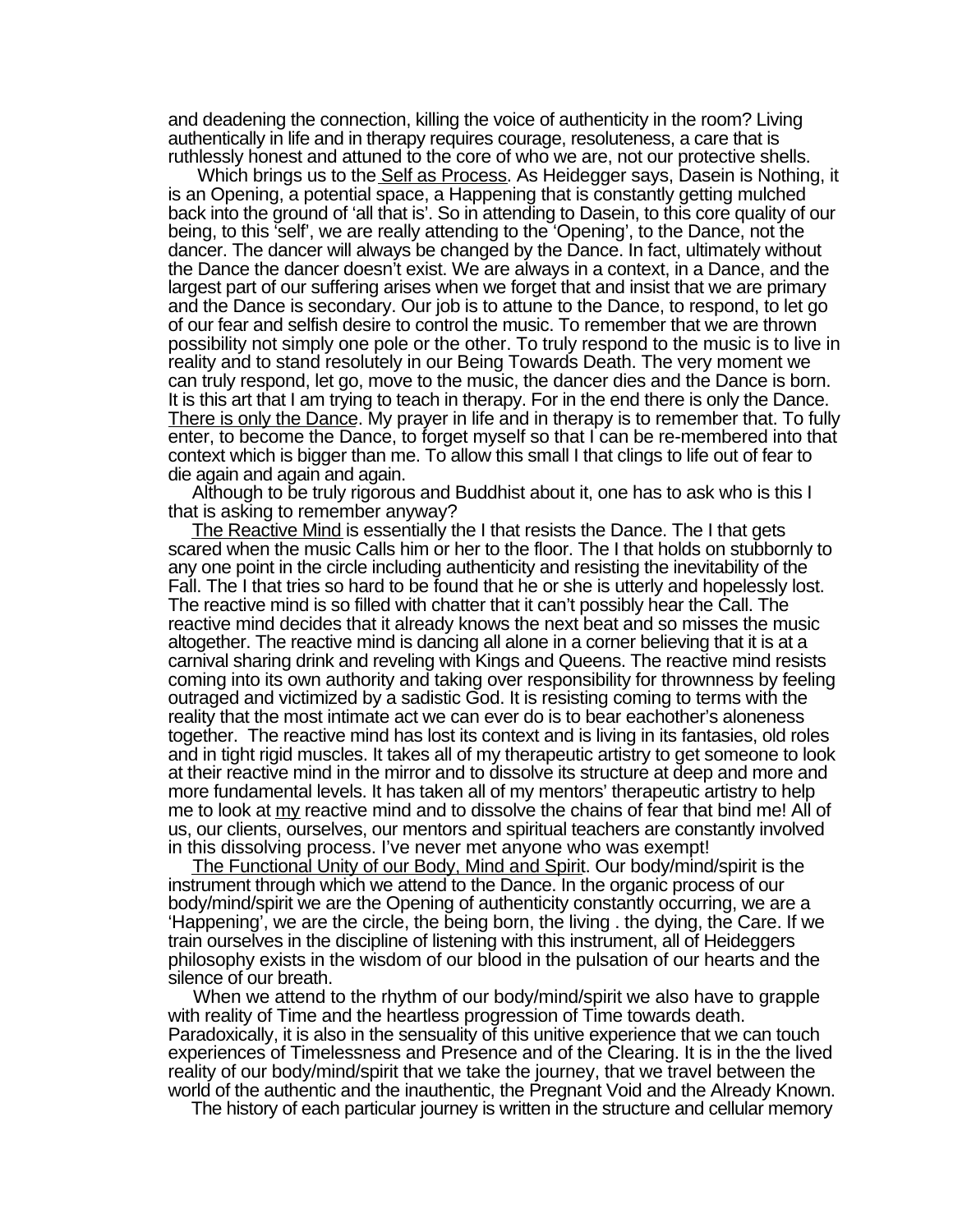of the body/mind/spirit. Each thought, each intention towards Awakening, each habitual way of falling asleep, is written there. In therapy I work with the structure of someone's body/mind/spirit very directly and use it as a tool to Call them back into their relationship with Authenticity and the Dance. As I touch someone or simply call their attention to their inner experience I am looking for that opening into potential space. I am listening for how Dasein is both revealed and concealed in the story that their body/mind/spirit is telling me. I am listening to their breath, to the sound of their voice, to the pulsation of the different fluids and to the harmony or disharmony of their internal organs. I am listening for where the river has become stuck, to where the membranes and fascia have become glued together and limit the full expression of Being, to where character structure lives in chronic patterns of tension and/or flaccidity. When I have truly attended to the functional unity of my clients and my body/mind/spirit during a session my experience is of living on the razors edge of thrown possibility. Each session is a spiral that moves forward into the unknown and yet also around in a circle. When I am really attuned, there is a sense of a complete gesture occurring. The relational space between me and my therapeutic dance partner reaches a state of dynamic balance between emptiness and form. There is nothing left over, and yet everything is open, moving and unfinished at the same time.

 Developmental order. This is an area that Heidegger is not particularly interested in. After all he was a philosopher and not a psychologist. However in terms of the practice of existential psychotherapy, I think this area is crucial. Bob has come closest to addressing the issue of developmental order from an existential perspective in his piece on 'the appeal.' Each of us, even the most healthy, is frozen, arrested, somewhere in our dialogue with the unknown. Each psychological structure has embedded within it a philosophical error as well as an emotional trauma. The existential appeal in a therapeutic context is a passionate reaching out to connect a frozen, stagnant, or perhaps overflowing and uncontained part of the psyche back into wholeness and into the context of life. It is the deep current of authenticity in me calling out to the deep current inside of my client in the context the particular phase of development that they are working through. Each phase of development or issue requires a different appeal. Each appeal is a call to live the thrown possibility of a particular life as it is, not how one wishes it would be. Each appeal must also be lived in the context of an authentic encounter that has a certain ruthless compassion and dedication to truth.

 I would like to close with a poem that I shared last year in class. This poem seems particularly apt as we "cross the boundary" out of this class and take the ideas which we have learned here into our lives and our work. It also completes another circle as it was the first piece of my creativity that I shared with the class.

## **We Are Crossing a Boundary Now**

We are crossing a boundary now Leave behind your familiar maps and time honored interpretations, Pack them neatly, and check them at the door. They will be kept safe for you until you return, (though you may not want them anymore).

We are crossing a boundary now. The constructs of the past and the future are slowly fading away Surrender your war stories, your tragedies, romances,